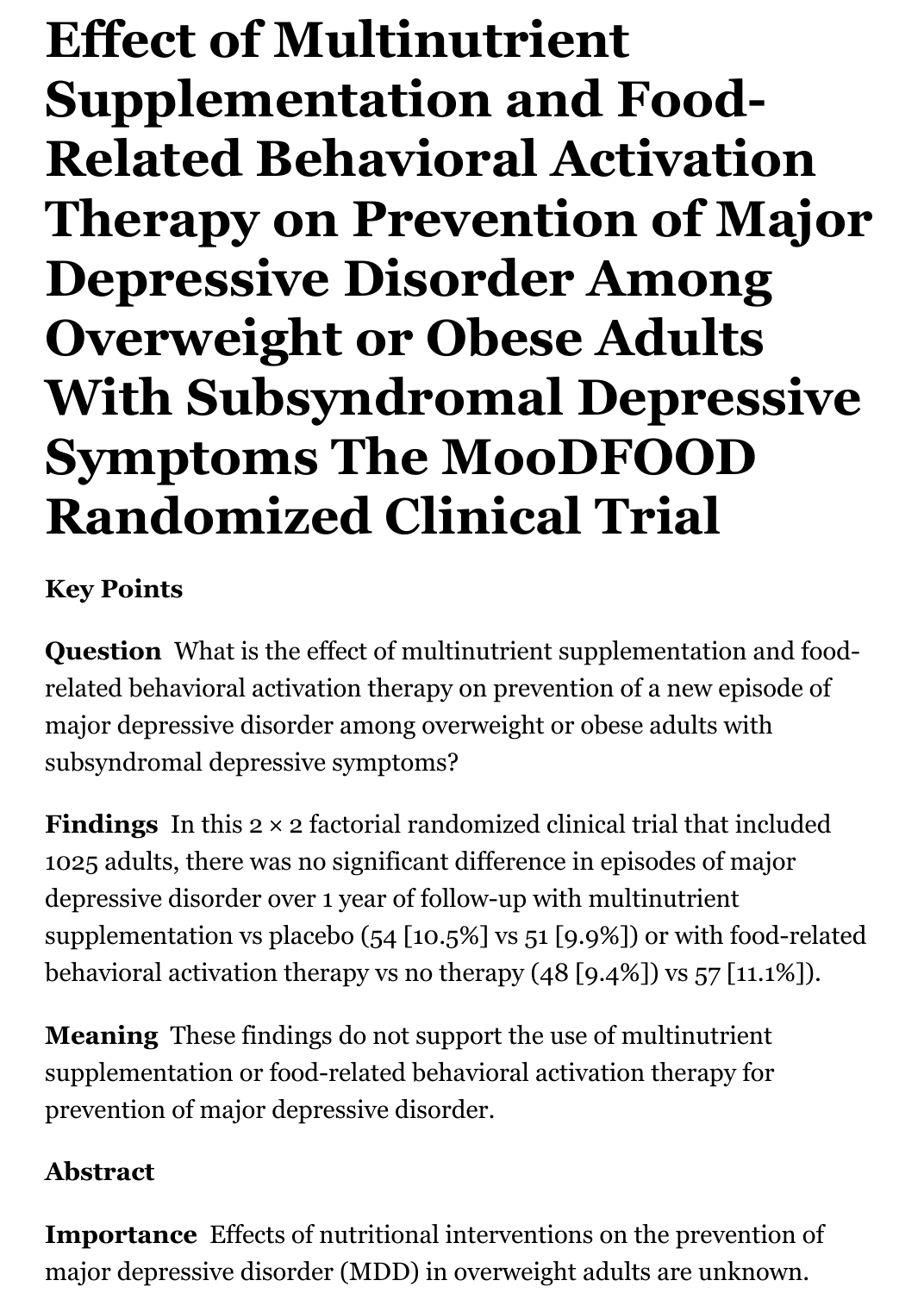**Objective** To examine the effect of 2 nutritional strategies (multinutrient supplementation, food-related behavioral activation therapy) and their combination for prevention of a new MDD episode in overweight adults with subsyndromal depressive symptoms.

**Design, Setting, and Participants** This multicenter 2 × 2 factorial randomized clinical trial included overweight adults (body mass index, 25- 40) with elevated depressive symptoms (Patient Health Questionnaire-9 [PHQ-9] scores  $\geq$ 5) and no MDD episode in the past 6 months from 4 European countries. A total of 1025 adults were randomized (July 30, 2015-October 12, 2016) and followed up for 1 year (October 13, 2017).

**Interventions** Daily multinutrient supplements (1412-mg omega-3 fatty acids, 30-µg selenium, 400-µg folic acid, and 20-µg vitamin  $D_3$  plus 100mg calcium) vs placebo and 21 individual or group therapy sessions vs none (blinded to researchers) for 1 year. Participants were allocated to placebo without therapy ( $n = 257$ ), placebo with therapy ( $n = 256$ ), supplements without therapy ( $n = 256$ ), and supplements with therapy ( $n$  $= 256$ ).

**Main Outcome and Measures** Cumulative 1-year onset of MDD via the Mini International Neuropsychiatric Interview at 3, 6, and 12 months. Logistic regression using effect-coded variables (−1 indicating control, 1 indicating intervention) evaluated intervention effects both individually and in combination (interaction) on MDD onset.

**Results** Among 1025 participants (mean age, 46.5 years; 772 women [75%]; mean BMI, 31.4), 779 (76%) completed the trial. During the 12 month follow-up, 105 (10%) developed MDD: 25 (9.7%) patients in the placebo without therapy, 26 (10.2%) in the placebo with therapy, 32 (12.5%) in the supplement without therapy, and 22 (8.6%) in the supplement with therapy group. None of the treatment strategies affected MDD onset. The odds ratio (OR) for supplements was 1.06 (95% CI, 0.87- 1.29); for therapy, 0.93 (95% CI, 0.76-1.13); and for their combination, 0.93 (95% CI, 0.76-1.14; *P* for interaction, .48). One person in the supplementation with therapy group, died. Twenty-four patients in each of